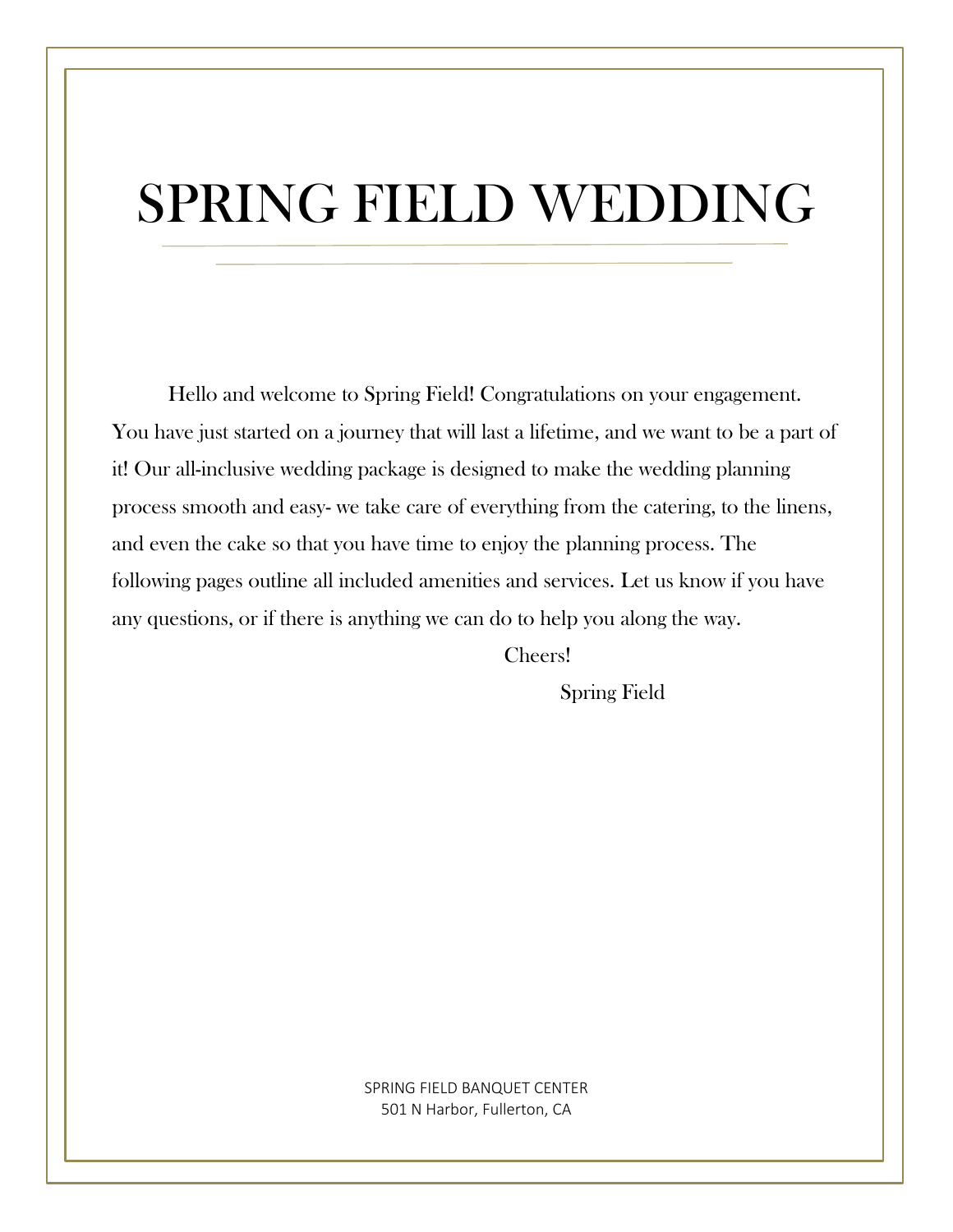# SPRING FIELD WEDDING

#### Event Setting

Six Hours of Event time Two Hours of Setup time Sweet Heart Table with Draping Chivari Chairs -Gold w/ Ivory or Silver w/ Black Floor-Length Linens

### Included Amenities

- Cake Cutting Service
- Wedding Toast Single Pour including Champagne & Cider
- Wall Wash Up-Lighting
- Bridal Suite (Subject to Availability)
- Podium, Mic, Portable Speaker

## Dinner

Hors d'oeuvre Station *1 Selection*

Buffet Style Entrée *1 Selection*

Side Dishes

*3 Selections*

#### Dinner rolls with Butter

Drink Station *Selection of Soft Drinks, Coffee, and Tea*

> Petite Dessert Station *1 Selection*

Custom Wedding Cake

Monday Through Thursday: \$60 per Person Friday and Sunday: \$68 per Person Saturday and Holidays: \$75 per Person

All services are subject to CA State Taxes & 18% Service charge.